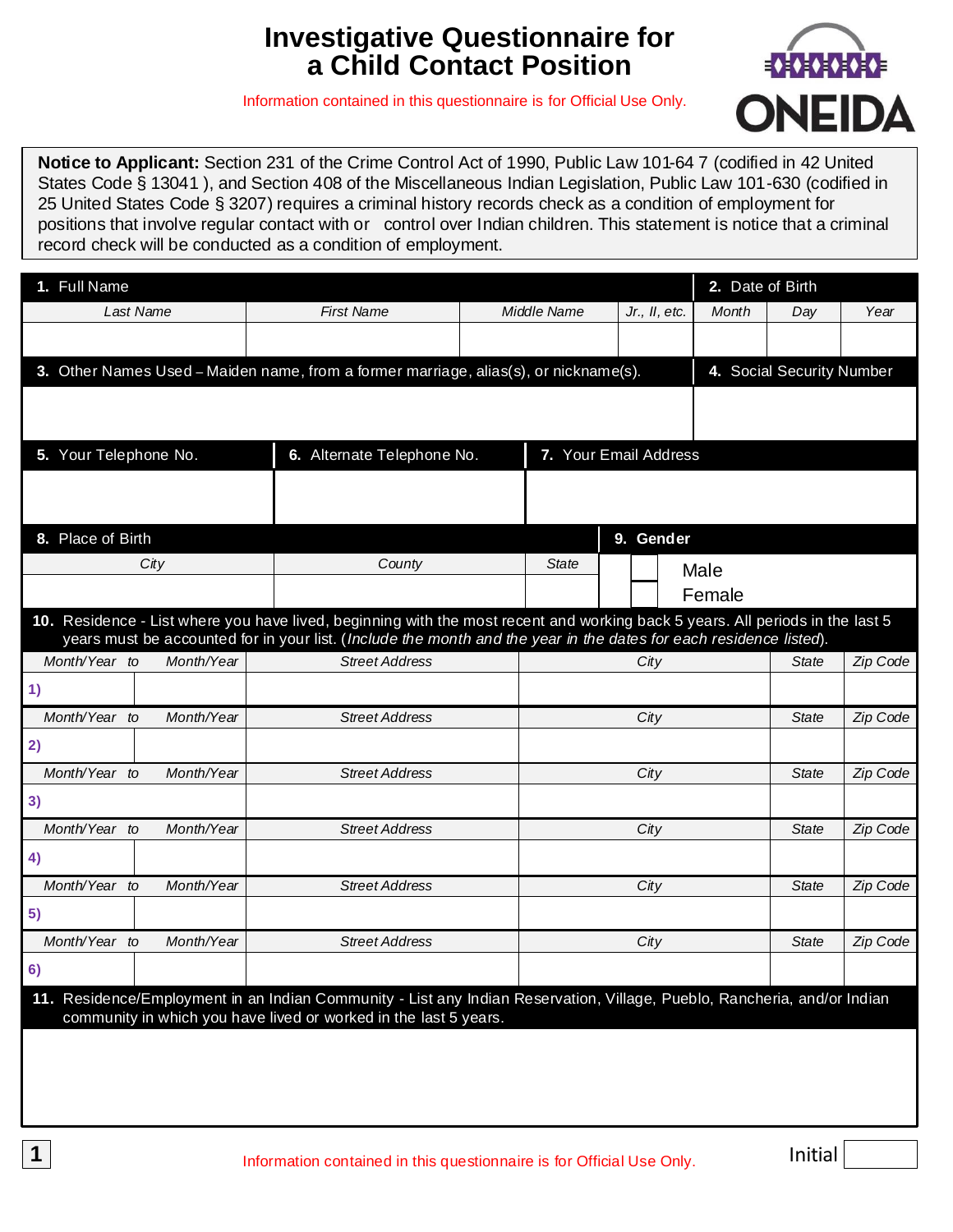| <b>Questionnaire Continuation</b>                                                                                                            |                    |                                                                                                                     |  |             |                         |                        |  |  |
|----------------------------------------------------------------------------------------------------------------------------------------------|--------------------|---------------------------------------------------------------------------------------------------------------------|--|-------------|-------------------------|------------------------|--|--|
|                                                                                                                                              | Last Name          | <b>First Name</b>                                                                                                   |  | Middle Name | Jr., II, etc.           | Social Security Number |  |  |
|                                                                                                                                              |                    |                                                                                                                     |  |             |                         |                        |  |  |
| 12. Education - List the schools you have attended, beginning with the most recent.<br>(Use item #25 below, if more space is needed)         |                    |                                                                                                                     |  |             |                         |                        |  |  |
| Month/Year to                                                                                                                                | Month/Year         | Name of School                                                                                                      |  |             | Major                   | <b>State</b>           |  |  |
| 1)                                                                                                                                           |                    |                                                                                                                     |  |             |                         |                        |  |  |
|                                                                                                                                              | Month/Year Awarded | Street Address and City of School                                                                                   |  |             | <b>State</b>            | Zip Code               |  |  |
|                                                                                                                                              |                    |                                                                                                                     |  |             |                         |                        |  |  |
| Month/Year to                                                                                                                                | Month/Year         | Name of School                                                                                                      |  |             | Major                   | <b>State</b>           |  |  |
| 2)                                                                                                                                           |                    |                                                                                                                     |  |             |                         |                        |  |  |
|                                                                                                                                              | Month/Year Awarded | Street Address and City of School                                                                                   |  |             | <b>State</b>            | Zip Code               |  |  |
|                                                                                                                                              |                    |                                                                                                                     |  |             |                         |                        |  |  |
| Month/Year to                                                                                                                                | Month/Year         | Name of School                                                                                                      |  | Major       |                         | <b>State</b>           |  |  |
| 3)                                                                                                                                           |                    |                                                                                                                     |  |             |                         |                        |  |  |
|                                                                                                                                              | Month/Year Awarded | Street Address and City of School                                                                                   |  |             | <b>State</b>            | Zip Code               |  |  |
|                                                                                                                                              |                    |                                                                                                                     |  |             |                         |                        |  |  |
| 13. Military History                                                                                                                         |                    |                                                                                                                     |  |             |                         |                        |  |  |
|                                                                                                                                              |                    | Have you Served in the United States Military?<br>(If "YES," please provide a copy of your DD214 discharge papers). |  |             | <b>YES</b><br><b>NO</b> |                        |  |  |
| Month/Year to                                                                                                                                | Month/Year         | <b>Branch of Service</b>                                                                                            |  |             |                         | Type of Discharge      |  |  |
|                                                                                                                                              |                    |                                                                                                                     |  |             |                         |                        |  |  |
| If you have ever received an "other than honorable" discharge from Military,<br>please provide the circumstances surrounding your discharge. |                    |                                                                                                                     |  |             |                         |                        |  |  |
|                                                                                                                                              |                    |                                                                                                                     |  |             |                         |                        |  |  |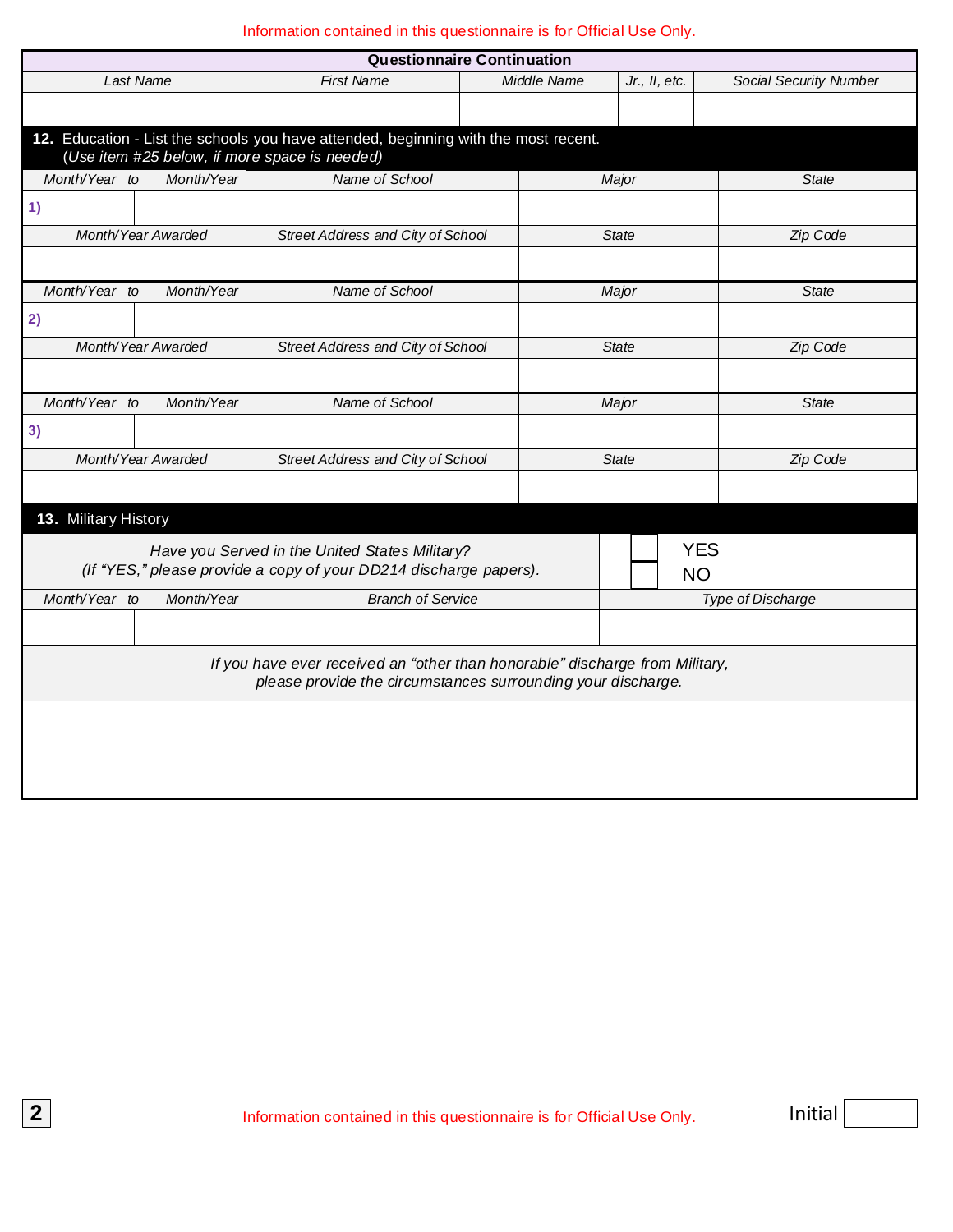| <b>Questionnaire Continuation</b>                   |                                     |                                                                                                                                                                                                                                                                                                                                        |                        |                        |                        |  |  |
|-----------------------------------------------------|-------------------------------------|----------------------------------------------------------------------------------------------------------------------------------------------------------------------------------------------------------------------------------------------------------------------------------------------------------------------------------------|------------------------|------------------------|------------------------|--|--|
|                                                     | Last Name                           | <b>First Name</b>                                                                                                                                                                                                                                                                                                                      | Middle Name            | Jr., II, etc.          | Social Security Number |  |  |
|                                                     |                                     |                                                                                                                                                                                                                                                                                                                                        |                        |                        |                        |  |  |
|                                                     |                                     | 14. Employment – List your employment activities, beginning with the present and working back 5 years. The 5 year period<br>must be accounted for without breaks. For periods of unemployment, list dates and "unemployed" or "attending school."<br>(Include the month and the year in the dates of each employment activity listed). |                        |                        |                        |  |  |
| Month/Year to                                       | Month/Year                          | <b>Employer Name</b>                                                                                                                                                                                                                                                                                                                   |                        | <b>Phone Number</b>    | <b>Position Title</b>  |  |  |
| 1)                                                  |                                     |                                                                                                                                                                                                                                                                                                                                        |                        |                        |                        |  |  |
|                                                     |                                     | Street Address and City of Employer                                                                                                                                                                                                                                                                                                    |                        | State                  | Zip Code               |  |  |
|                                                     |                                     |                                                                                                                                                                                                                                                                                                                                        |                        |                        |                        |  |  |
| Supervisor's Name                                   |                                     | <b>Phone Number</b>                                                                                                                                                                                                                                                                                                                    |                        | <b>Other Reference</b> | <b>Phone Number</b>    |  |  |
|                                                     |                                     |                                                                                                                                                                                                                                                                                                                                        |                        |                        |                        |  |  |
|                                                     |                                     |                                                                                                                                                                                                                                                                                                                                        | Reason you left        |                        |                        |  |  |
|                                                     |                                     |                                                                                                                                                                                                                                                                                                                                        |                        |                        |                        |  |  |
| Month/Year to                                       | Month/Year                          | <b>Employer Name</b>                                                                                                                                                                                                                                                                                                                   |                        | <b>Phone Number</b>    | <b>Position Title</b>  |  |  |
| 2)                                                  |                                     |                                                                                                                                                                                                                                                                                                                                        |                        |                        |                        |  |  |
|                                                     |                                     | Street Address and City of Employer                                                                                                                                                                                                                                                                                                    |                        | <b>State</b>           | Zip Code               |  |  |
|                                                     |                                     |                                                                                                                                                                                                                                                                                                                                        |                        |                        |                        |  |  |
| Supervisor's Name                                   |                                     | <b>Phone Number</b>                                                                                                                                                                                                                                                                                                                    |                        | <b>Other Reference</b> | <b>Phone Number</b>    |  |  |
|                                                     |                                     |                                                                                                                                                                                                                                                                                                                                        |                        |                        |                        |  |  |
| Reason you left                                     |                                     |                                                                                                                                                                                                                                                                                                                                        |                        |                        |                        |  |  |
|                                                     |                                     |                                                                                                                                                                                                                                                                                                                                        |                        |                        |                        |  |  |
| Month/Year to                                       | Month/Year                          | <b>Employer Name</b>                                                                                                                                                                                                                                                                                                                   |                        | <b>Phone Number</b>    | <b>Position Title</b>  |  |  |
| 3)                                                  |                                     |                                                                                                                                                                                                                                                                                                                                        |                        |                        |                        |  |  |
| Street Address and City of Employer<br><b>State</b> |                                     |                                                                                                                                                                                                                                                                                                                                        |                        | Zip Code               |                        |  |  |
|                                                     |                                     |                                                                                                                                                                                                                                                                                                                                        |                        |                        |                        |  |  |
| Supervisor's Name                                   |                                     | <b>Phone Number</b>                                                                                                                                                                                                                                                                                                                    |                        | <b>Other Reference</b> | <b>Phone Number</b>    |  |  |
|                                                     |                                     |                                                                                                                                                                                                                                                                                                                                        |                        |                        |                        |  |  |
|                                                     |                                     |                                                                                                                                                                                                                                                                                                                                        | Reason you left        |                        |                        |  |  |
|                                                     |                                     |                                                                                                                                                                                                                                                                                                                                        |                        |                        |                        |  |  |
| Month/Year to                                       | Month/Year                          | <b>Employer Name</b>                                                                                                                                                                                                                                                                                                                   |                        | <b>Phone Number</b>    | <b>Position Title</b>  |  |  |
| 4)                                                  |                                     |                                                                                                                                                                                                                                                                                                                                        |                        |                        |                        |  |  |
|                                                     | Street Address and City of Employer |                                                                                                                                                                                                                                                                                                                                        | State                  | Zip Code               |                        |  |  |
|                                                     |                                     |                                                                                                                                                                                                                                                                                                                                        |                        |                        |                        |  |  |
| Supervisor's Name<br><b>Phone Number</b>            |                                     |                                                                                                                                                                                                                                                                                                                                        | <b>Other Reference</b> | <b>Phone Number</b>    |                        |  |  |
|                                                     |                                     |                                                                                                                                                                                                                                                                                                                                        |                        |                        |                        |  |  |
| Reason you left                                     |                                     |                                                                                                                                                                                                                                                                                                                                        |                        |                        |                        |  |  |
|                                                     |                                     |                                                                                                                                                                                                                                                                                                                                        |                        |                        |                        |  |  |
|                                                     |                                     |                                                                                                                                                                                                                                                                                                                                        |                        |                        |                        |  |  |

**3** Information contained in this questionnaire is for Official Use Only. **Initial**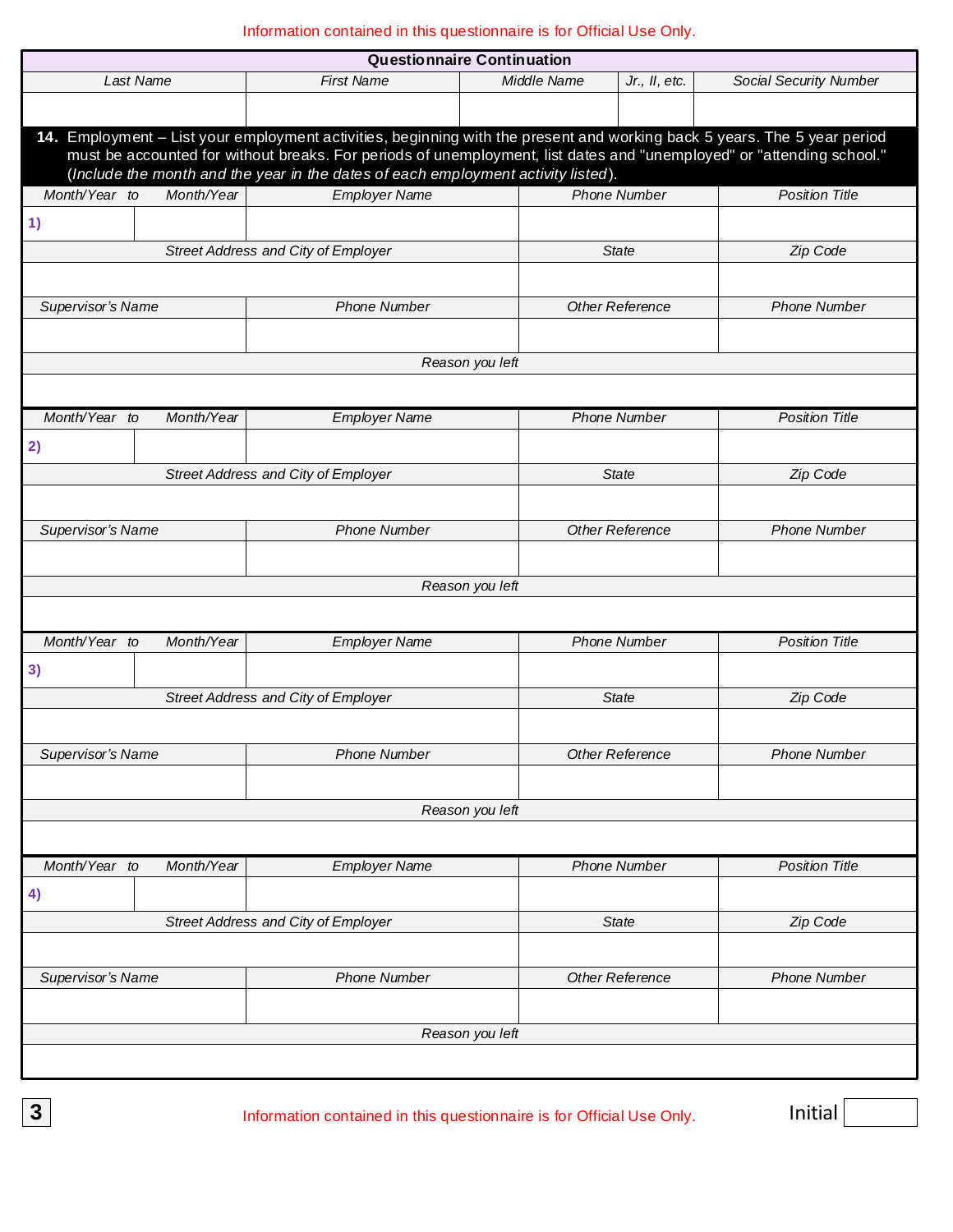| <b>Questionnaire Continuation</b>                                                                                            |                                   |            |                    |                          |                        |  |  |
|------------------------------------------------------------------------------------------------------------------------------|-----------------------------------|------------|--------------------|--------------------------|------------------------|--|--|
| Last Name                                                                                                                    | <b>First Name</b>                 |            | Middle Name        | Jr., II, etc.            | Social Security Number |  |  |
|                                                                                                                              |                                   |            |                    |                          |                        |  |  |
| 15. Personal References - List 5 people who know you well. They should be good friends, peers, roommates, etc., and who      |                                   |            |                    |                          |                        |  |  |
| have known you for at least the last 5 years. (Do not list relatives or anyone who is listed elsewhere on this application). |                                   |            |                    |                          |                        |  |  |
|                                                                                                                              |                                   |            | Dates Known        |                          | Phone Number(s)        |  |  |
| Reference Name<br>1)                                                                                                         |                                   | Month/Year | Month/Year<br>to   | Work:                    |                        |  |  |
|                                                                                                                              |                                   |            |                    | Cell:                    |                        |  |  |
|                                                                                                                              |                                   |            |                    | Home:                    |                        |  |  |
|                                                                                                                              | Reference Street Address and City |            |                    | <b>State</b>             | Zip Code               |  |  |
|                                                                                                                              |                                   |            |                    |                          |                        |  |  |
|                                                                                                                              |                                   |            | <b>Dates Known</b> |                          | Phone Number(s)        |  |  |
| Reference Name<br>2)                                                                                                         |                                   |            |                    | Work:                    |                        |  |  |
|                                                                                                                              |                                   | Month/Year | Month/Year<br>to   | Cell:                    |                        |  |  |
|                                                                                                                              |                                   |            |                    | Home:                    |                        |  |  |
|                                                                                                                              | Reference Street Address and City |            |                    | <b>State</b>             | Zip Code               |  |  |
|                                                                                                                              |                                   |            |                    |                          |                        |  |  |
|                                                                                                                              |                                   |            | <b>Dates Known</b> |                          | Phone Number(s)        |  |  |
| Reference Name<br>3)                                                                                                         |                                   |            |                    | Work:                    |                        |  |  |
|                                                                                                                              |                                   | Month/Year | Month/Year<br>to   | Cell:                    |                        |  |  |
|                                                                                                                              |                                   |            |                    | Home:                    |                        |  |  |
|                                                                                                                              | Reference Street Address and City |            |                    | <b>State</b>             | Zip Code               |  |  |
|                                                                                                                              |                                   |            |                    |                          |                        |  |  |
|                                                                                                                              |                                   |            | <b>Dates Known</b> |                          | Phone Number(s)        |  |  |
| <b>Reference Name</b><br>4)                                                                                                  |                                   |            |                    | Work:                    |                        |  |  |
|                                                                                                                              |                                   | Month/Year | Month/Year<br>to   | Cell:                    |                        |  |  |
|                                                                                                                              |                                   |            |                    | Home:                    |                        |  |  |
|                                                                                                                              | Reference Street Address and City |            |                    | <b>State</b>             | Zip Code               |  |  |
|                                                                                                                              |                                   |            |                    |                          |                        |  |  |
|                                                                                                                              |                                   |            |                    |                          | Phone Number(s)        |  |  |
| Reference Name<br>5)                                                                                                         |                                   |            | <b>Dates Known</b> | Work:                    |                        |  |  |
|                                                                                                                              |                                   | Month/Year | Month/Year<br>to   | Cell:                    |                        |  |  |
|                                                                                                                              |                                   |            |                    | Home:                    |                        |  |  |
| Reference Street Address and City                                                                                            |                                   |            |                    | Zip Code<br><b>State</b> |                        |  |  |
|                                                                                                                              |                                   |            |                    |                          |                        |  |  |
|                                                                                                                              |                                   |            |                    |                          |                        |  |  |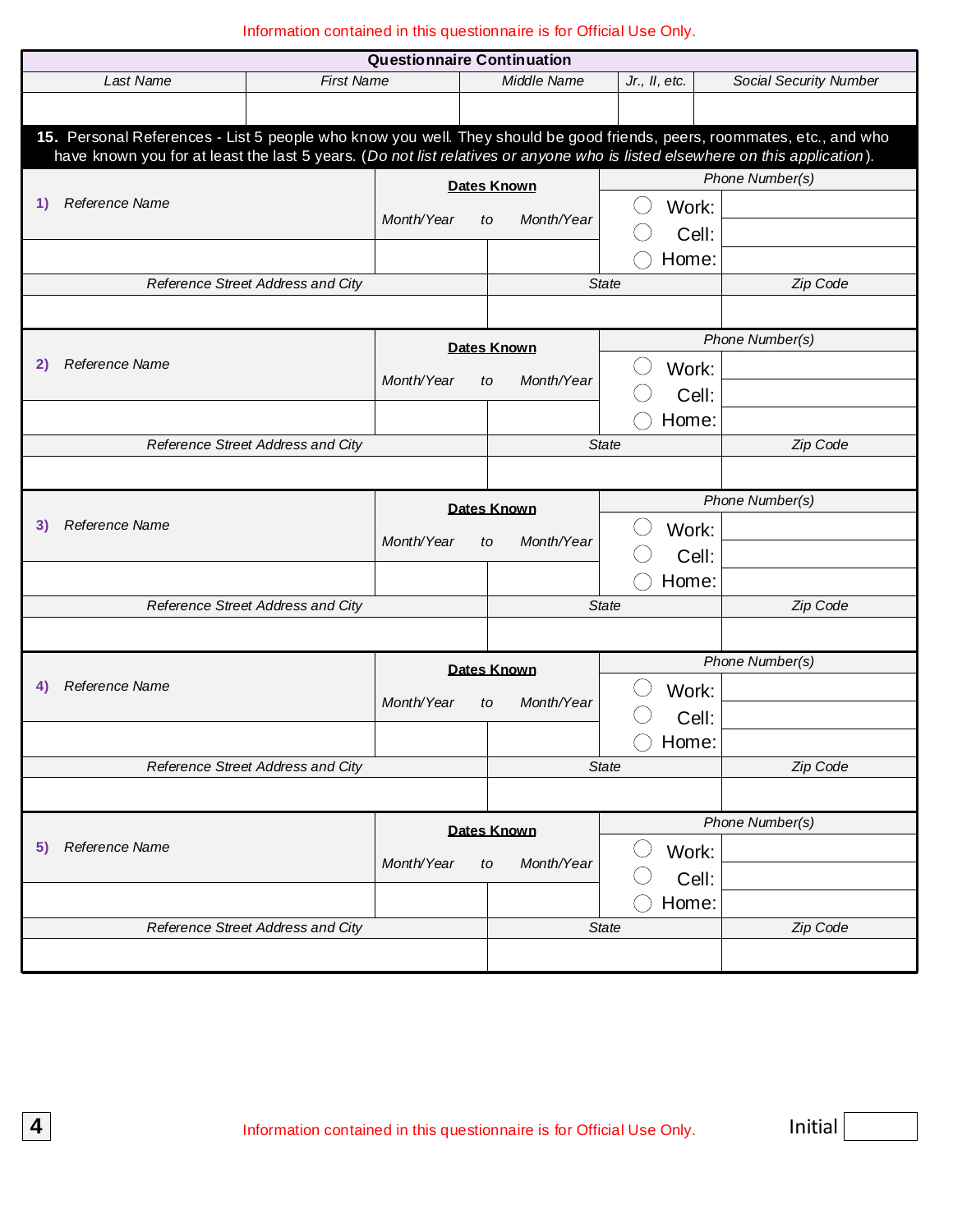Information contained in this questionnaire is for Official Use Only.

|                                                                                                                                                                                                                                                                                                                                                                                                                                                                                                                                                                                                                                                                                                                         |                                                                                                                                                                                                                                                                                                                                                                                                                                          | <b>Questionnaire Continuation</b> |               |                         |  |  |  |
|-------------------------------------------------------------------------------------------------------------------------------------------------------------------------------------------------------------------------------------------------------------------------------------------------------------------------------------------------------------------------------------------------------------------------------------------------------------------------------------------------------------------------------------------------------------------------------------------------------------------------------------------------------------------------------------------------------------------------|------------------------------------------------------------------------------------------------------------------------------------------------------------------------------------------------------------------------------------------------------------------------------------------------------------------------------------------------------------------------------------------------------------------------------------------|-----------------------------------|---------------|-------------------------|--|--|--|
| Last Name                                                                                                                                                                                                                                                                                                                                                                                                                                                                                                                                                                                                                                                                                                               | <b>First Name</b>                                                                                                                                                                                                                                                                                                                                                                                                                        | Middle Name                       | Jr., II, etc. | Social Security Number  |  |  |  |
|                                                                                                                                                                                                                                                                                                                                                                                                                                                                                                                                                                                                                                                                                                                         |                                                                                                                                                                                                                                                                                                                                                                                                                                          |                                   |               |                         |  |  |  |
| 16. Background Information - For all questions, provide all additional required information in the space provided or on a<br>separate sheet. Ensure full name and social security number is on any attachments to this application.<br>Section 231 of the Crime Control Act of 1990, Public Law 101-647 (codified in 42 United States Code§ 13041), and<br>Section 408 of the Miscellaneous Indian Legislation, Public Law 101-630 {codified in 25 United States Code§ 3207)<br>requires a criminal history records check as a condition of employment for positions that involve regular contact with or<br>control over Indian children. The following includes questions required by the above referenced citations: |                                                                                                                                                                                                                                                                                                                                                                                                                                          |                                   |               |                         |  |  |  |
| 1) In the last 5 years, have you been cited, arrested for, charged with, or convicted<br>of, been imprisoned, been on probation, or been on parole for any offense(s)?<br><b>YES</b><br>Include all offenses where you have been found guilty, pled guilty or nolo<br>contendere (no contest). (Leave out traffic fines of less than \$150.00.)<br>(If "YES", use item 17 to provide the date, explanation of violation, place of<br><b>NO</b><br>occurrence, and the name and address of the police department or court involved).                                                                                                                                                                                     |                                                                                                                                                                                                                                                                                                                                                                                                                                          |                                   |               |                         |  |  |  |
| 2) Have you been convicted by a military court-martial in the past 5 years?<br>(If "YES," use item 17 to provide the date, explanation of the violation,<br>place of occurrence, and the name and address of the military authority<br>or court involved).                                                                                                                                                                                                                                                                                                                                                                                                                                                              |                                                                                                                                                                                                                                                                                                                                                                                                                                          |                                   |               | <b>YES</b><br><b>NO</b> |  |  |  |
| 3) Are you now under charges for any violation of law?<br>(If "YES," use item 17 to provide the date, explanation of violation, place<br>of occurrence, and the name and address of the police department or<br>court involved).                                                                                                                                                                                                                                                                                                                                                                                                                                                                                        |                                                                                                                                                                                                                                                                                                                                                                                                                                          | <b>YES</b><br><b>NO</b>           |               |                         |  |  |  |
| 4) Have you <b>ever</b> been cited, arrested for or charged with a crime involving a child?<br>(If "YES," use item 17 to provide the date, explanation of the violation, disposition<br>of the arrest(s) or charge(s), place of occurrence, and the name and address of<br>the police department or court involved).                                                                                                                                                                                                                                                                                                                                                                                                    |                                                                                                                                                                                                                                                                                                                                                                                                                                          |                                   |               | <b>YES</b><br><b>NO</b> |  |  |  |
| 5) Have you ever been found guilty of, or entered a plea of nolo contendere (no<br>or offenses committed against children?<br>the police department or court involved).                                                                                                                                                                                                                                                                                                                                                                                                                                                                                                                                                 | contest) or guilty to, any felonious offense, or any of two or more misdemeanor<br>offenses under Federal, State, or tribal law involving crimes of violence; sexual<br>assault, molestation, exploitation, contact or prostitution; crimes against persons;<br>(If "YES," use item 17 to provide the date, explanation of the violation, disposition<br>of the arrest(s) or charge(s), place of occurrence, and the name and address of |                                   |               | YES<br><b>NO</b>        |  |  |  |
| 6) During the last 5 years, have you been fired from any job for any reason, did you<br>agreement because of specific problems?<br>for leaving, and the employer's name and address).                                                                                                                                                                                                                                                                                                                                                                                                                                                                                                                                   | quit after being told that you would be fired, or did you leave any job by mutual<br>(If "YES," use item 18 to provide the date, an explanation of the problem, reason                                                                                                                                                                                                                                                                   |                                   |               | <b>YES</b><br><b>NO</b> |  |  |  |
| 7) In the last 5 years have you illegally used any controlled substance, for example,<br>drugs?<br>used. Include any treatment or counseling received).                                                                                                                                                                                                                                                                                                                                                                                                                                                                                                                                                                 | marijuana, cocaine, crack cocaine, hashish, narcotics (opium, morphine, codeine,<br>heroin, etc.), amphetamines, depressants (barbiturates, methaqualone,<br>tranquilizers, etc.), hallucinogenic (LSD, PCP, etc.), or illegally used prescription<br>(If "YES," use item 18 below to provide the date(s) of use, identify the controlled<br>substance(s) and/or prescription drugs used, and the number of times each was               |                                   |               | <b>YES</b><br><b>NO</b> |  |  |  |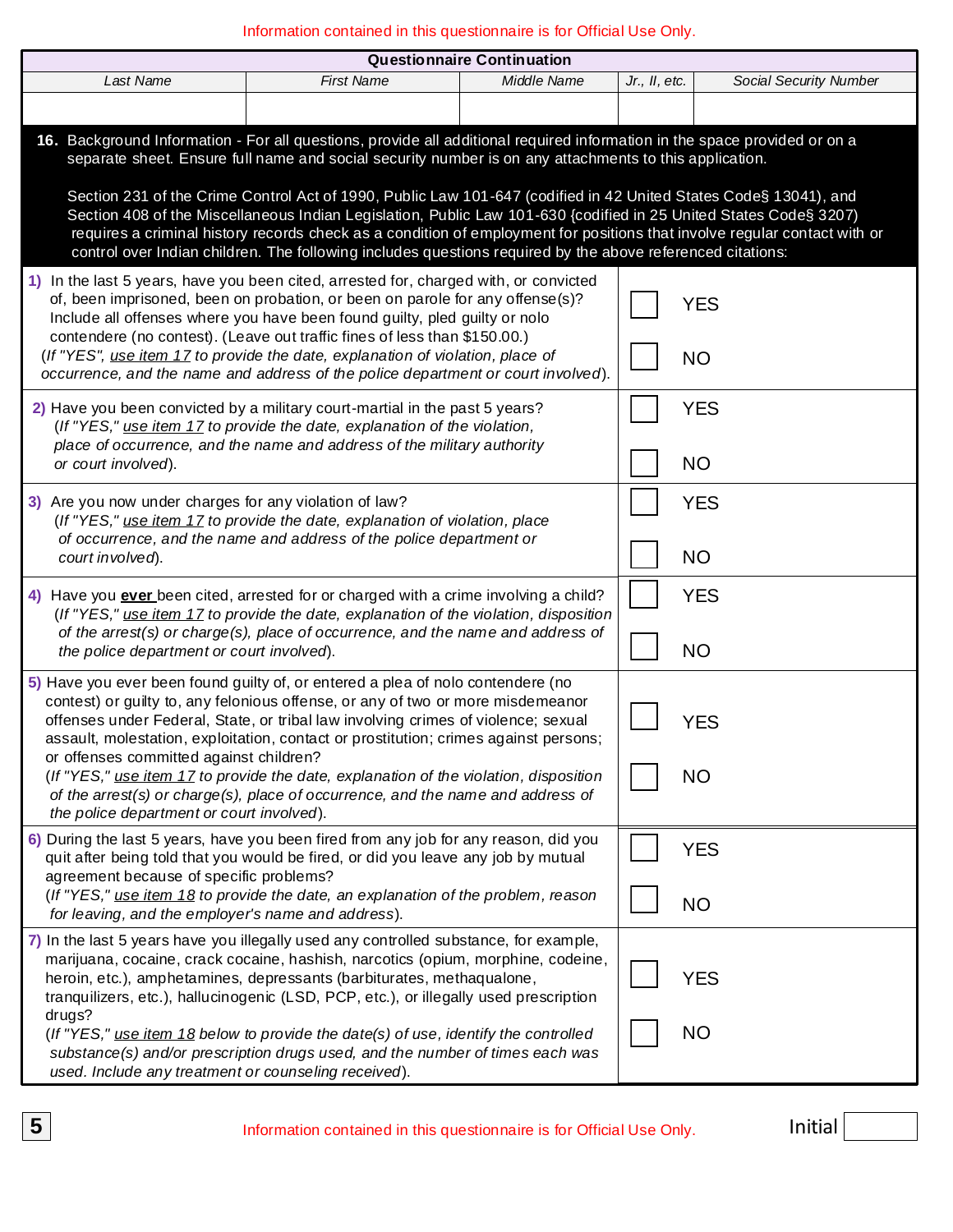| <b>Questionnaire Continuation</b> |                                                                                                                                                                               |                     |  |             |                         |  |                        |          |
|-----------------------------------|-------------------------------------------------------------------------------------------------------------------------------------------------------------------------------|---------------------|--|-------------|-------------------------|--|------------------------|----------|
|                                   | Last Name                                                                                                                                                                     | <b>First Name</b>   |  | Middle Name | Jr., II, etc.           |  | Social Security Number |          |
|                                   |                                                                                                                                                                               |                     |  |             |                         |  |                        |          |
|                                   | 17. If you have answered "YES" for questions 1 through 5 in section 16, please explain your answer(s) below and provide<br>court documentation for the information submitted. |                     |  |             |                         |  |                        |          |
| Month/Year                        | Offense                                                                                                                                                                       | <b>Action Taken</b> |  |             | <b>Arresting Agency</b> |  | State                  | Zip Code |
| 1)                                |                                                                                                                                                                               |                     |  |             |                         |  |                        |          |
| 2)                                |                                                                                                                                                                               |                     |  |             |                         |  |                        |          |
| 3)                                |                                                                                                                                                                               |                     |  |             |                         |  |                        |          |
| 4)                                |                                                                                                                                                                               |                     |  |             |                         |  |                        |          |
| 5)                                |                                                                                                                                                                               |                     |  |             |                         |  |                        |          |
|                                   | 18. If you have answered "YES" for questions 6 or 7 in section 16, please explain your answer(s) below.                                                                       |                     |  |             |                         |  |                        |          |
|                                   |                                                                                                                                                                               |                     |  |             |                         |  |                        |          |
|                                   |                                                                                                                                                                               |                     |  |             |                         |  |                        |          |
|                                   |                                                                                                                                                                               |                     |  |             |                         |  |                        |          |
|                                   |                                                                                                                                                                               |                     |  |             |                         |  |                        |          |
|                                   |                                                                                                                                                                               |                     |  |             |                         |  |                        |          |
|                                   | 19. Use this section to provide further explanations to any of the above questions or for which you need more space.                                                          |                     |  |             |                         |  |                        |          |
|                                   |                                                                                                                                                                               |                     |  |             |                         |  |                        |          |
|                                   |                                                                                                                                                                               |                     |  |             |                         |  |                        |          |
|                                   |                                                                                                                                                                               |                     |  |             |                         |  |                        |          |
|                                   |                                                                                                                                                                               |                     |  |             |                         |  |                        |          |
|                                   |                                                                                                                                                                               |                     |  |             |                         |  |                        |          |
|                                   |                                                                                                                                                                               |                     |  |             |                         |  |                        |          |
|                                   |                                                                                                                                                                               |                     |  |             |                         |  |                        |          |
|                                   |                                                                                                                                                                               |                     |  |             |                         |  |                        |          |
|                                   |                                                                                                                                                                               |                     |  |             |                         |  |                        |          |
|                                   |                                                                                                                                                                               |                     |  |             |                         |  |                        |          |
|                                   |                                                                                                                                                                               |                     |  |             |                         |  |                        |          |
|                                   |                                                                                                                                                                               |                     |  |             |                         |  |                        |          |
|                                   |                                                                                                                                                                               |                     |  |             |                         |  |                        |          |
|                                   |                                                                                                                                                                               |                     |  |             |                         |  |                        |          |
|                                   |                                                                                                                                                                               |                     |  |             |                         |  |                        |          |
|                                   |                                                                                                                                                                               |                     |  |             |                         |  |                        |          |